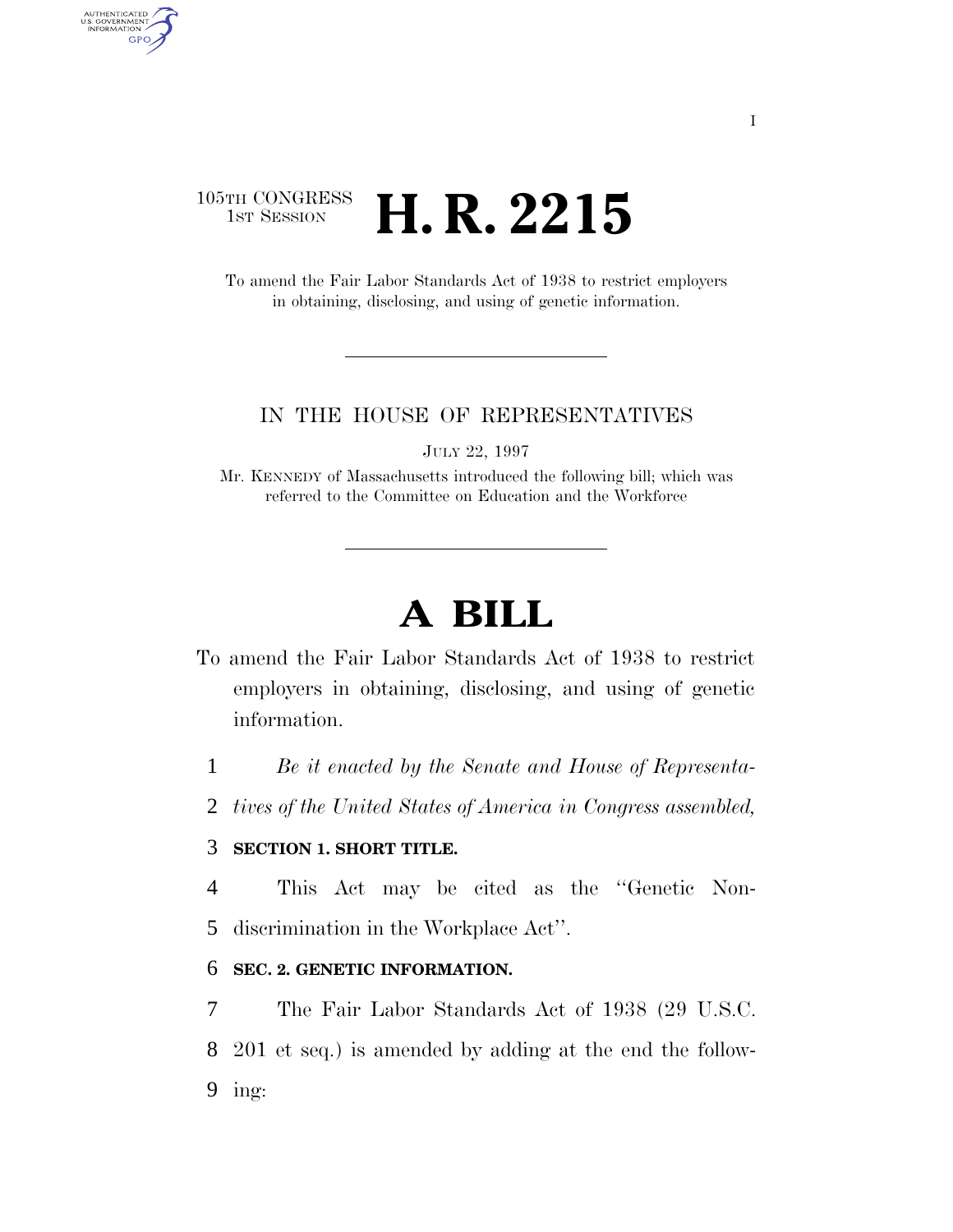#### **''GENETIC INFORMATION**

 ''SEC. 20. (a) No employer may obtain from any source genetic information about an employee or prospec- tive employee unless authorized by such employee or pro-spective employee in accordance with subsection (b).

 ''(b) An authorization for the disclosure of genetic in- formation about an employee or prospective employee to an employer is valid only if each of the following require-ments is met:

10  $\frac{1}{2}$  (1) The authorization is in writing, signed by the individual making the authorization, and dated on the date of the signature.

 ''(2) The authorization is not on a form used for any other purpose.

 $\frac{1}{3}$  The employer authorized to receive the in- formation is specifically named in the authorization. 17 ''(4) The authorization contains an acknowledg- ment that the individual making the authorization has received the statement described in subsection (c).

 $\cdot$  "(c) An employer who wishes to receive genetic infor- mation about an employee or prospective employee shall provide the employee or prospective employee with a writ- ten statement of the uses which the employer intends for such genetic information.